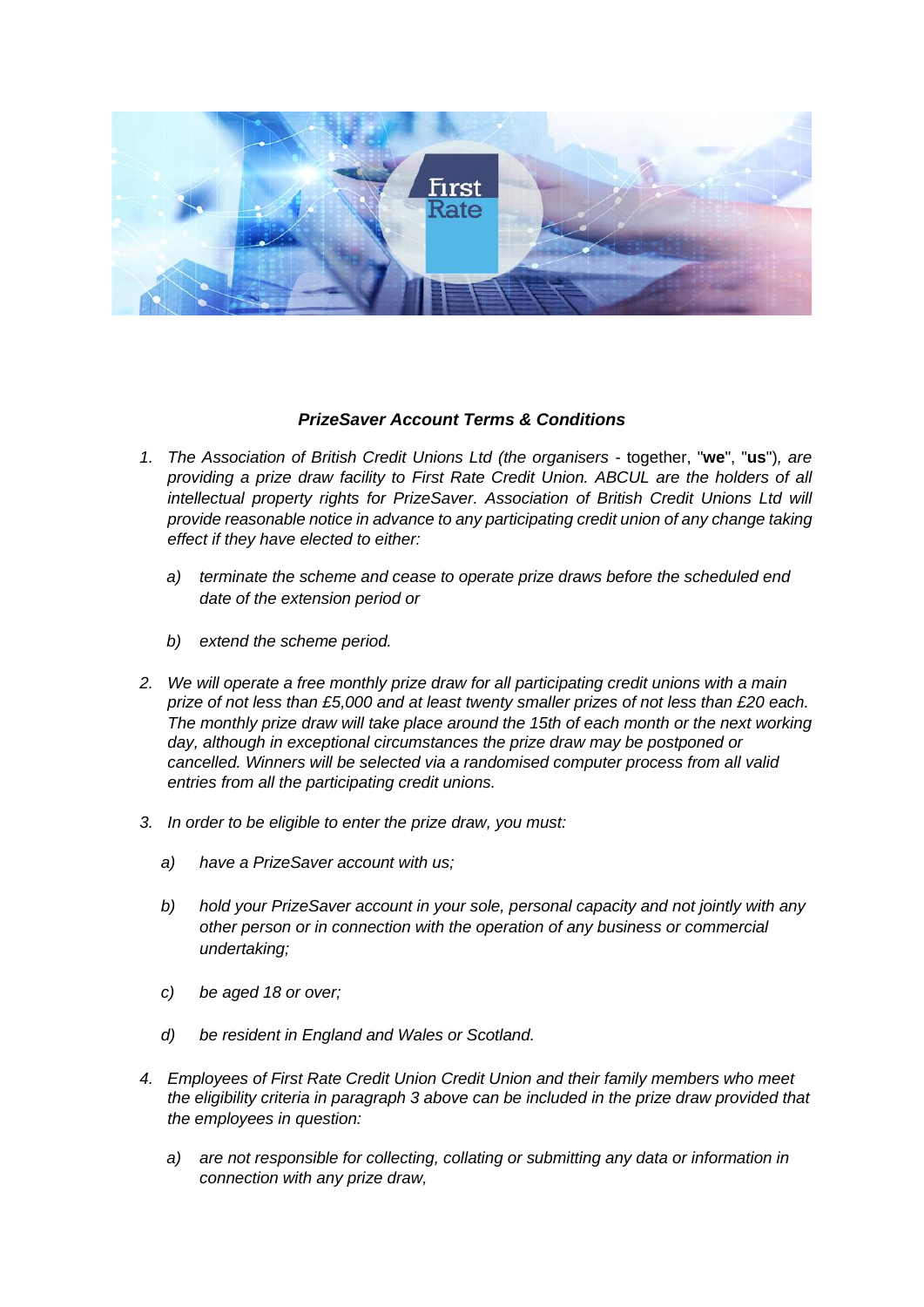- *b) do not perform a role that might reasonably be considered to offer an opportunity to influence the outcome of any prize draw, and*
- *c) are not responsible for the payment of prizes or communicating with winners in relation to any prize draw.*
- *5. By opening a PrizeSaver account with us, you are applying to participate in the prize draws and agree to comply with these prize terms. We will automatically enter you into any of the prize draws which you eligible to enter. Participation in the prize draws will not affect any of the conditions of your PrizeSaver account, including the interest rates applicable to your PrizeSaver account.*
- *6. For every £1 that you have in your PrizeSaver account as at the end of each calendar month, you will have one entry into any prize draw that takes place in the following month. You can have a maximum of 200 entries into the prize draw. This maximum amount applies regardless of whether you have more than £200 in your PrizeSaver account.*
- *7. You may only have one PrizeSaver account. If you open more than one PrizeSaver account or attempt to do so, you may be disqualified from entering into any prize draws.*
- *8. We may also arrange other prize draws in addition to the monthly prize draws. These other prize draws may be limited to particular credit unions or particular types of customer. We will enter you for any other prize draw for which you are eligible. Any other draws will be operated on the same terms as the monthly draws, but we reserve the right to increase the number or amount of the prizes. We will notify you of the details of any other prize draw which you may be entered for.*
- *9. You can find details of the prizes for each prize draw on our website [https://www.firstratecu.co.uk](https://www.firstratecu.co.uk/) or by contacting our office on enquiries@firstratecu.co.uk*
- *10. We reserve the right to increase the amount or number of the prizes in a monthly prize draw (either for that particular prize draw or for future prize draws as well). The minimum amount of each prize, the minimum number of prizes in any prize draw set out in paragraph 2 above and the value of each entry into a prize draw will not be changed prior to the end of the pilot scheme, but we may amend any of the other terms of the prize draw, including the maximum number of entries each person can have in any prize draw. We will notify you at least 14 days in advance if the organisers notify us of any change to the monthly prize draw arrangements. If you no longer wish to take part in future prize draws based on the amended terms, you will need to close your PrizeSaver account with us.*
- 11. We reserve the right to postpone a particular prize draw. We expect that prize draws will *not be postponed other than in exceptional circumstances, such as where there are technical or operational problems with the prize draw or if the prize draw cannot take place due to circumstances outside the organisers reasonable control. In the unlikely event that those circumstances cannot be remedied, the organisers reserve the right to cancel the prize draw. We will notify you promptly but will not be responsible if the organisers choose to postpone or cancel any particular prize draw. If a prize draw is postponed, we will notify you once the organisers have notified us that the prize draw is being re-run.*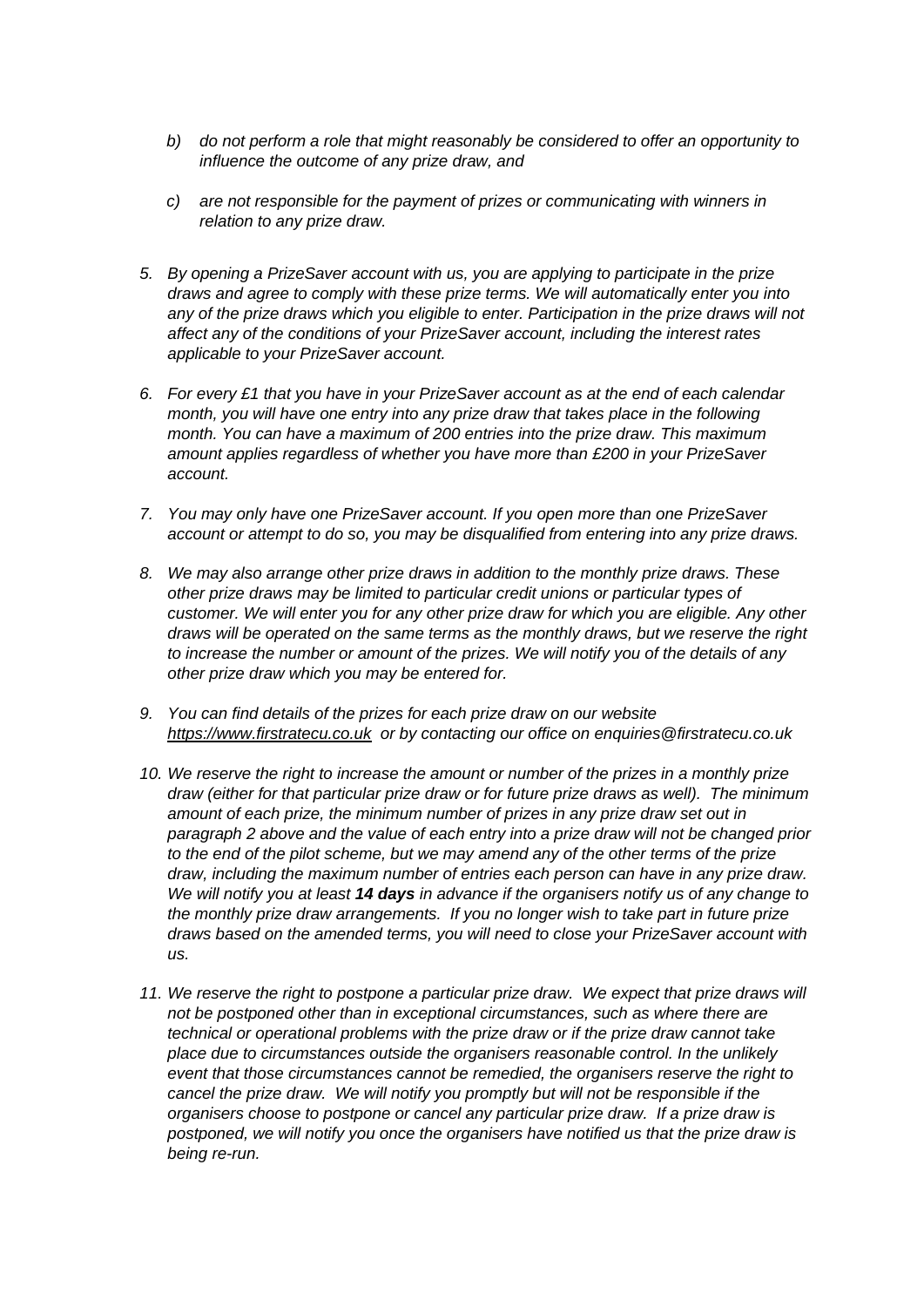- *12. The Association of British Credit Unions have the right to terminate or suspend the involvement of any participating credit union in the scheme. If the organisers exercise any of these rights in respect of First Rate Credit Union we will notify you as soon as possible, explaining the consequences for your participation in the prize draws, and you will have the option to close your PrizeSaver account.*
- *13. If you win a prize:*
	- *a) We will normally write to you at the latest postal or email address we have for you in our records to notify you within 21 days of the prize draw taking place. We do not accept any responsibility if you do not receive this notification due to any technical reason or as a result of your address being incorrect or incomplete.*
	- *b) If you win the headline prize in any prize draw:*
		- *i. you must give us the details of a UK bank account or a UK credit union account in your name into which the prize must be paid. You may nominate your PrizeSaver account for this purpose, but you may also use a different account if you prefer; and*
		- *ii. when we notify you that you have won, we will also tell you what the deadline is for you to give us the details of the account referred to in (i) above. If you have not given us the information by that day, if you decline to accept the prize or if we have been unable to reach you after reasonable attempts using the contact details we have on record, you will forfeit the prize.*
	- *c) In relation to all prizes other than the headline prize, we will pay your prize money directly into your PrizeSaver account.*
	- *d) We do not accept any responsibility if you are not able to take up a prize.*
- *14. The decision regarding prize winners is final and no correspondence or discussion will be entered into,other than with the winners.*
- *15. Unless otherwise agreed in writing by us, a prize will only be awarded directly to the registered holder of the PrizeSaver account.*
- *16. If there is an error in relation to any prize draw, we may decide in its discretion whether it will re-run the prize draw.*
- *17. If, for whatever reason, you are left out of a monthly prize draw for which you would have been eligible, we will not be responsible to you for any potential prize you could have won.*
- *18. If you:*
	- *a) open more than one PrizeSaver account or attempt to do so; or*
	- *b) provide any information in relation to the prize draw which you know to be untrue; or*

*c) if we otherwise suspect that you are acting fraudulently or dishonestly; we may take steps to recover any money inappropriately awarded to you. We may also close your PrizeSaver account, and you may be prevented from entering any future prize draws.*